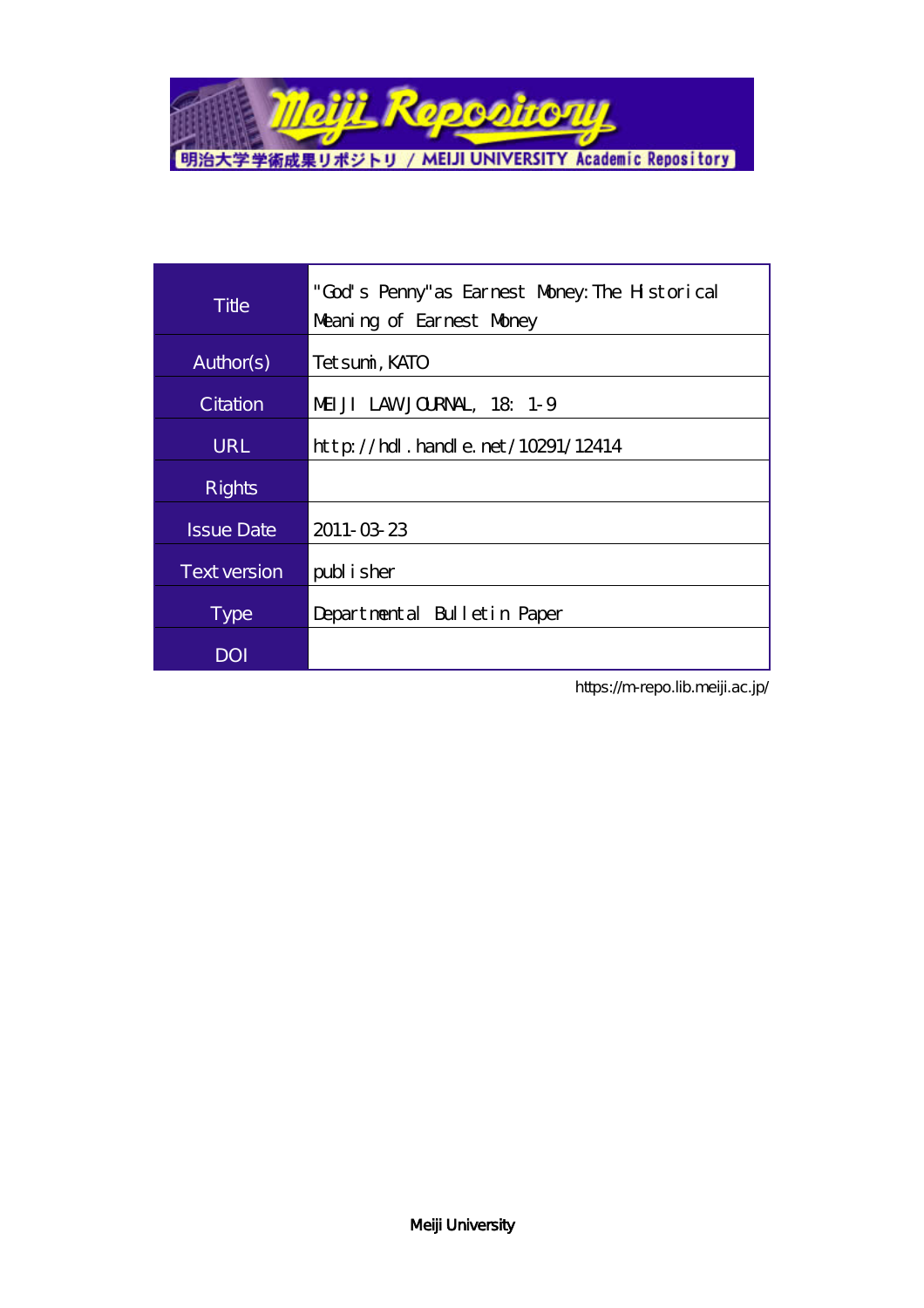# "God's Penny" as Earnest Money: The Historical Meaning of Earnest Money

## Tetsumi Kato\*

## **1. Introduction**

If you are a buyer, you can cancel a contract by the renunciation of the earnest money. If you are a seller, you can cancel a contract by paying the buyer twice the amount of the earnest money you received. This is the case in Japan's law of contract. We call this earnest money a cancellation deposit. Here the legal binding force of the contract is weakened. This is because the convenience of economic dealings is taken seriously. The modern treatment of earnest money is a significant modification to the long-established principle "*pacta sunt servanda* (Contracts are to be kept)". However, when the occurrence of an earnest money is seen from the historical viewpoint, it will be found that an earnest money should be granted originally to strengthen the binding force of the contract.

We can see another phase of the earnest money by researching its history. A "God's penny (*denarius dei*)" as earnest money was found in Italy, Germany, France, and England in the Middle Ages. There are a lot of God's pennies in the judicial precedents of the fair courts of medieval England.

It can be said that Christian spirituality was permeating into the concept of the contract. I would like to examine the God's penny and the legal binding force of contract from the viewpoint of the history of contract. We must begin with the Anglo-Saxon customary laws of contract.

## **2. Anglo-Saxon Customary Laws of Contract**

The oldest type of contract is the atonement contract of the Anglo-Saxon era (from the midfifth century to  $1066$  A.D.)<sup>1</sup>. That contract was the method to ease revenge between the clans. The contract was concluded without the involvement of a court. The important matter is that the customary law of the atonement contract began in the contract between the clans. Such a contract was not necessary inside the clan. This is because revenge did not exist between the members of the same clan. Clan elders solved problems when necessary and anyone who resisted the solution of the elders was excluded from the clans<sup>2</sup>.

<sup>\*</sup> Professor, School of Law, Meiji University, Tokyo MEIJI LAW JOURNAL, Volume 18 (March 2011)

<sup>1</sup> Max Weber, *Wirtschaft und Gesellschaft, Grundriß der verstehenden Soziologie,* fünfte, revidierte Auflage, besorgt von Johannes Winckelmann, Studienausgabe, 1972, zweiter Teil, Kapitel VII, S. 422.

<sup>2</sup> Weber, *a. a. O*., S. 420.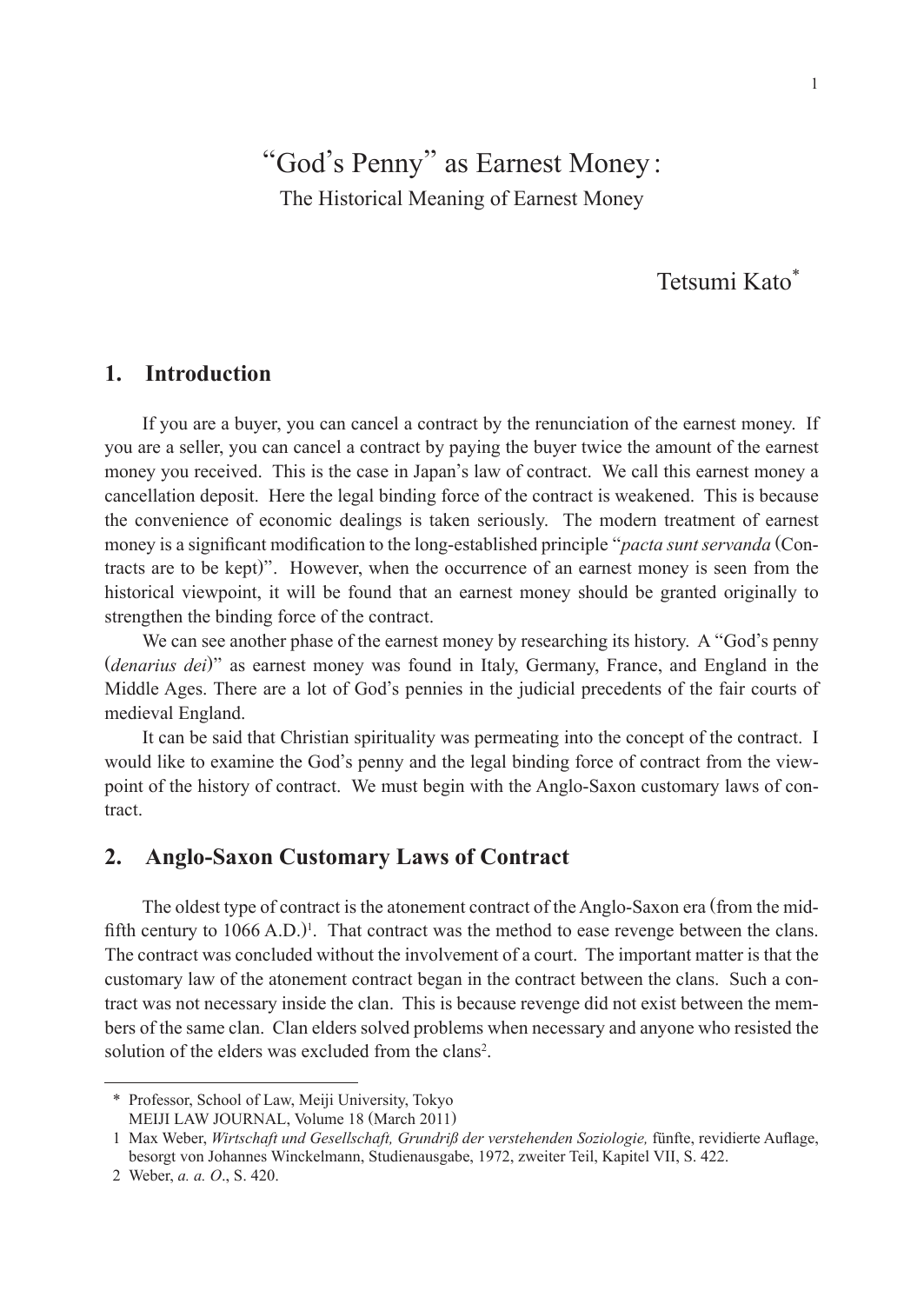

**1. Atonement Contract in Anglo-Saxon Society (Figure 1)**

The same phenomenon was applied to commodities transactions as well. Exchanges of commodities originally did not occur inside of the community, but rather occurred between one community and another.

Harold Hazeltine tells us that a *wer*-contract (an atonement contract) was concluded as follows:

'Preliminary formal contracts between the murderer and the relatives of the murdered are first concluded by handgrasp, the intermediary in the formation of these contracts being the procurator, the representative of the murderer. The murderer promises that he will recompense the relatives of the man he has slain; and they in turn promise the murderer that he may come forward in peace and himself enter into the formal contract for the payment of the *wer-geld.*  Then the second stage comes in the proceedings. The parties meet face to face and conclude the formal *wer*-contract itself. By the delivery of a *wed* of trifling value the murderer promises to pay the *wer-geld* to the relatives [of the victim], and at the same time he furnishes his sureties (*wer-borh*).' 3

The *wed* was originally a fetish. It was a thing like a cane, a stick or a spear that symbolized the character of the possessor. The murderer handed his *wed* over to the relatives of the victim. Those relatives handed the *wed* over to the *borh* (surety) who was a representative of the relatives of the murderer in exchange for the promise to pay the *wer-geld* (atonement money). In fact the relatives of the murderer concluded a contract to pay the *wer-geld* to the relatives of the victim. It means that atonement was not directly performed by the murderer himself but by his relatives. The atonement contract was concluded and fulfilled between two communities and was a kind of means of communication between them.

In this way, the Anglo-Saxon atonement contract was a formal contract, and was assured by the possessor's spirit in the *wed* and the *borh.* The *wed* was not transformed from an eco-

<sup>3</sup> Harold D. Hazeltine, 'The Formal Contract of Early English Law', *Col. L. Rev*., Vol. 10, 1910, p. 610.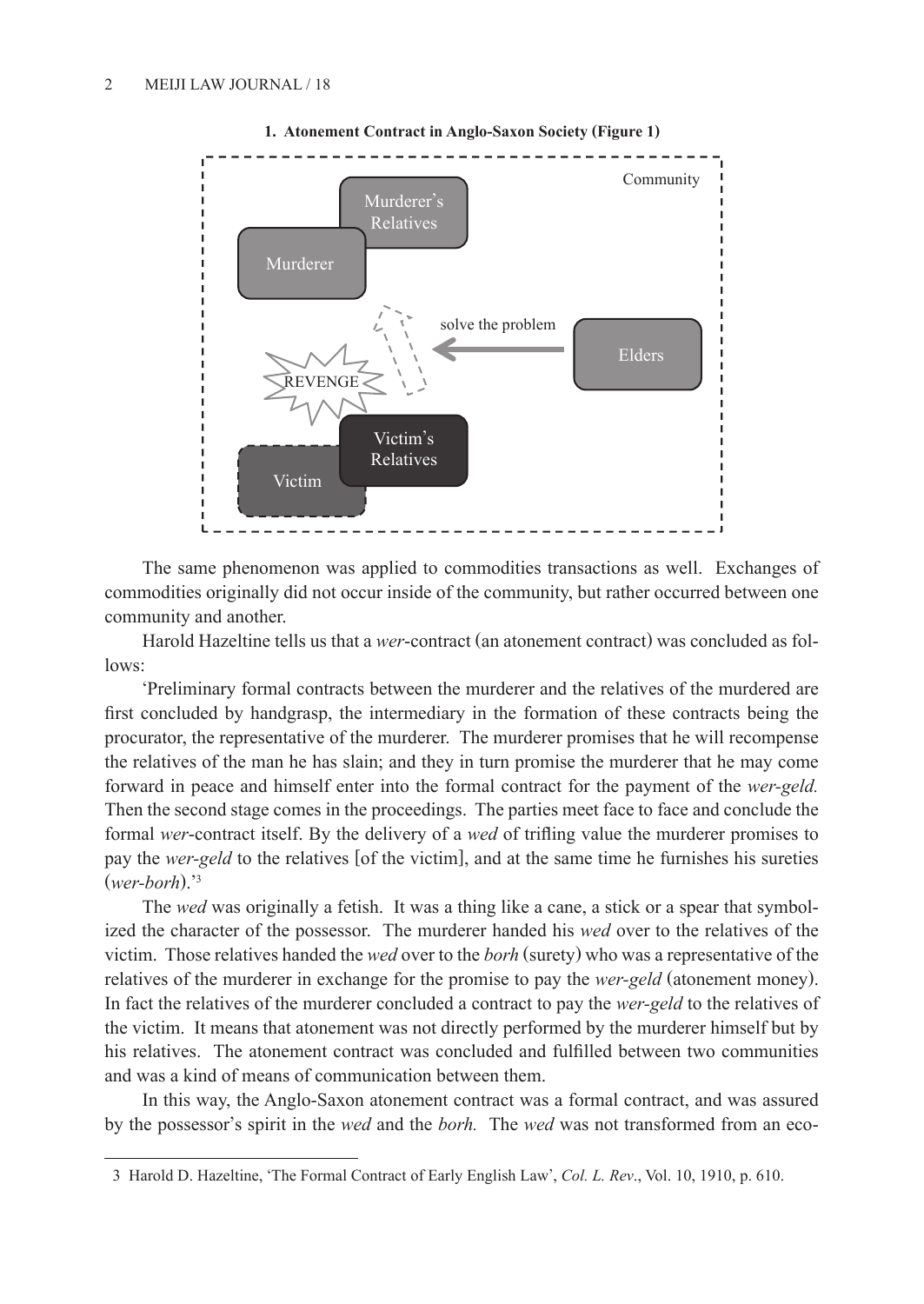

#### **1. Atonement Contract in Anglo-Saxon Society (Figure 2)**

nomically valuable thing into a valueless one. It was originally a symbol of the spirit of the possessor. Therefore, if the obligation was not fulfilled, the *wed* was forfeited and the spirit of the possessor was considered to be abandoned. In that case, the possessor, that is, the obligor, was under the control of the obligee until the obligation should be fulfilled<sup>4</sup>. The economic value of the thing was not regarded as important. It is certain that the atonement contract was originally a contract related to Anglo-Saxon rituals. The payment of the atonement money was originally a ritual to heal the wounds of the community of which the victim was a member and to calm down the gods of the community. Atonement money did not serve an economic function, but a mystical or religious one. It was money to clear the curse of the gods.

Harold Hazeltine explains such a ritual as follows:

'After the conclusion of the *wed* and *borh* contract in settlement of the blood-feud all those of either family who were present formally restored the peace that had been broken by the feud. With united hands upon a weapon they all promised the arbitrator (*semend*, mediator) that in the future they would preserve the king's peace.' 5

As time passed, the custom of concluding the atonement contract was used for other types of contracts, including the loan for consumption contract, sales contract and earnest contract. It is said that the *Arrha* (earnest money) in Germanic law came into existence as a modification of the real contract. The real contract was originally effective when the object was delivered. The delivery of only a part of the object became enough to make the contract effective in the course of time. This *arrha* already existed in the age of the Franks. When the *arrha* was delivered, the grantee became bound by an obligation. The grantor was *not* obliged by that delivery. Therefore the *wed* was delivered by the *arrha*'s grantor to the *arrha*'s grantee to bind the grantor to do

<sup>4</sup> Robert L. Henry, *Contracts in the Local Courts of Medieval England,* London, 1926, cap. 6, §6.

<sup>5</sup> Hazeltine, *op. cit*., pp. 613- 614.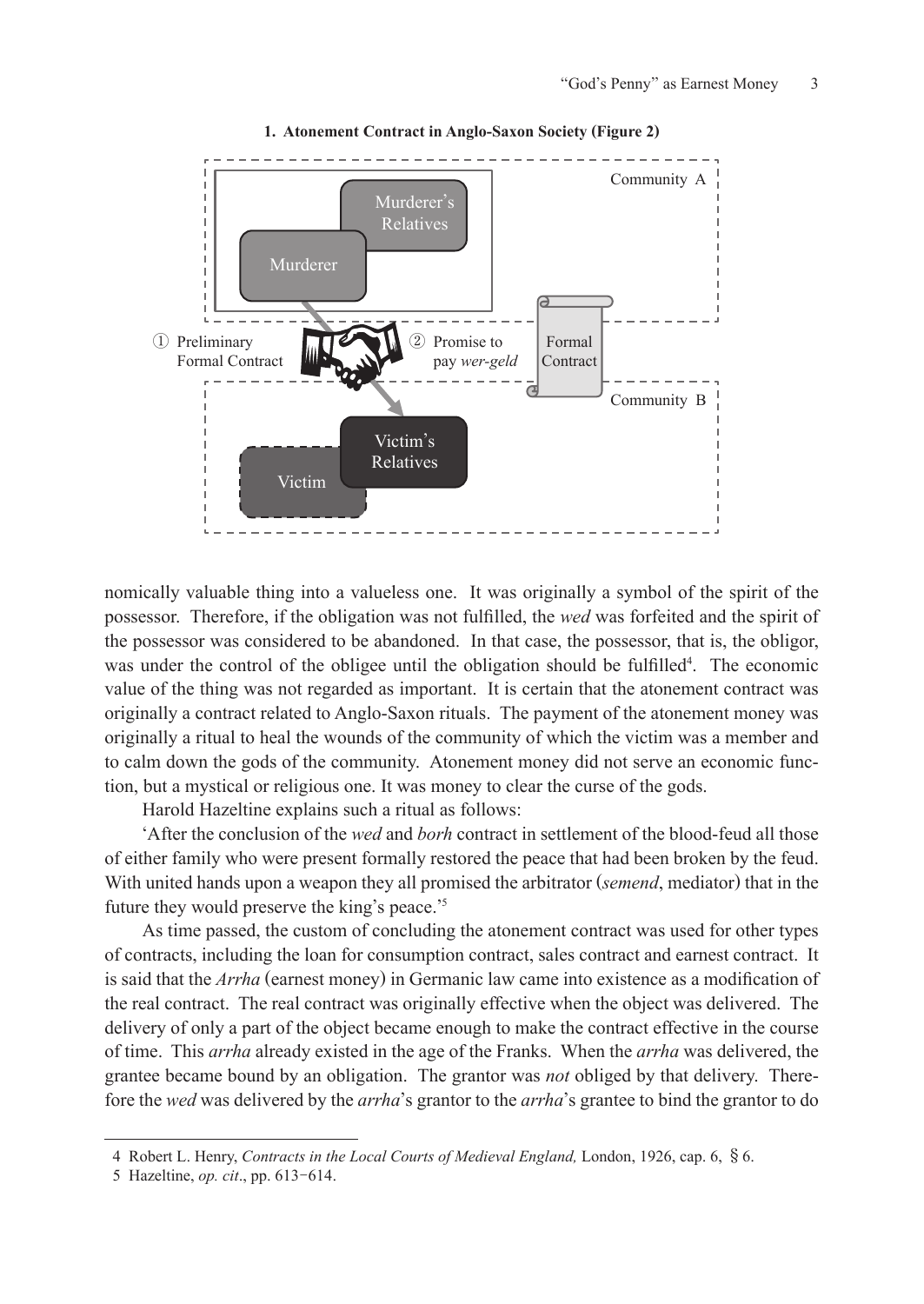

**1. Atonement Contract in Anglo-Saxon Society (Figure 3)**

something. This is a mixture of a real contract and a formal contract. The delivery of the *wed* gradually became unnecessary, as the *arrha* came to assume the function of the *wed.* That is to say, the *arrha*'s grantor was thought to become bound by obligation through the delivery of the *arrha*. This is a fusion of a real contract and a formal contract. In the next section, we will apply this phenomenon to the God's penny as earnest money.

## **3.** "**God**'**s Penny**"

The earnest money that we can find in the rolls of the fair court of St. Ives in Huntingdonshire in England in the thirteenth and fourteenth centuries was called an *argentum dei* (a God's silver coin) (Document 1). Such an earnest money was called a *denarius de domo dei* (a denarius of the God's house) in the Italian document of 12336 , a *denarius sancti spiritus* (a denarius of spirit's sanctum) in Germany<sup>7</sup> and a *denarius dei* (a God's denarius) in France<sup>8</sup>. Only silver coins were minted in Western Europe from the eighth to the early thirteenth centuries. In England, the silver coin was one penny. Accordingly the earnest money was called a "God's penny" in England. Alex Franken, a German legal historian, tells us about the occurrence of a God's penny as follows: A *denarius dei* was originally dedicated to a Christian church. Originally, it did not function to require the party to a contract to do something. But when the receiver of the *Handgeld* (earnest money) customarily had to transform the money into a *denarius* 

<sup>6</sup> Antonio Pertile, *Storia del Diritto Italiano*, Bologna, 1894, p. 473.

<sup>7</sup> Andreas Heusler, *Institutionen des Deutschen Privatrechts*, Bd. 2, Leibzig, 1886, S. 255; Rudolf Sohm, *Das Recht der Eheschliessung aus dem deutschen und canonischen Recht geschichtliche entwickelt*, Weimar, 1875, S. 30.

<sup>8</sup> Paul Ourliac et J. De Malafosse, *Histoire du Droit Privé* I, Paris, 1969, pp. 81, 283, 289.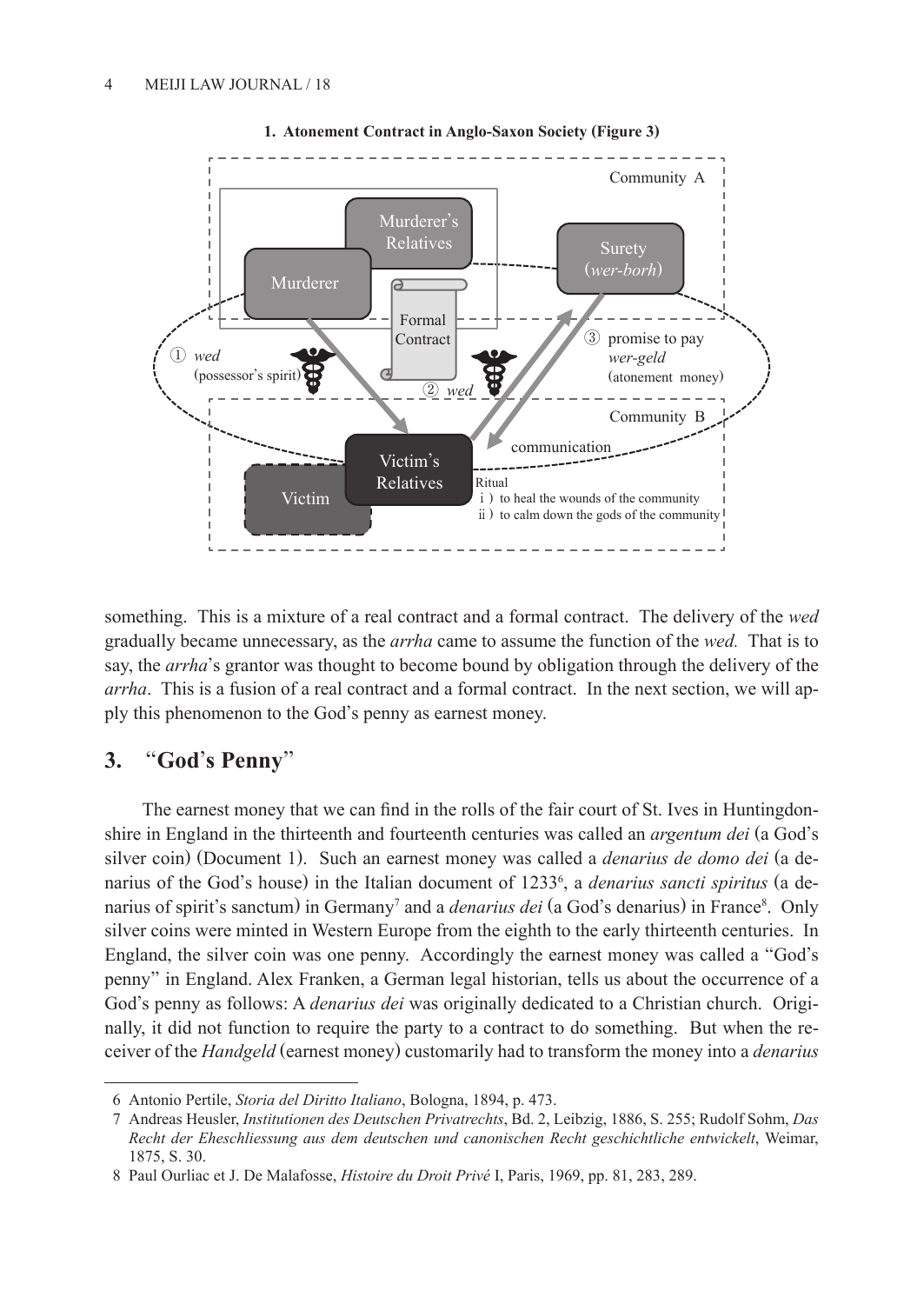

#### **2. God**'**s Penny (Figure 4)**

*dei* by delivering it to the church, the *Handgeld* itself produced the cause of a legal action. God would never accept the money just as a God's penny, when the deliverer breaks his promise<sup>9</sup>.

God's penny did not originally have the meaning of earnest money. It was dedicated to the church, used for a candle for the altar of a patron saint, or used as a donation for the poor 10 . A God's penny was the coin which had a mystical or religious characteristic. The person who contributed money to the church or made a donation to the poor was able to expect to get an eternal life in the world after death. Such a coin including this characteristic functioned as earnest money. In other words, the earnest money came to have a mystical or religious characteristic when it was contributed to the church.

If you compare the God's penny with the *arrha* of the Anglo-Saxon customary contract law, you will notice that the characteristic of the real contract was diminishing and the characteristic of the formal contract was becoming dominant. As stated above, the formal contract with *wed* had its origin in the atonement contract. However, the spirit of the original possessor of the God's penny did not guarantee the binding force of the contract. If the receiver of a God's penny as earnest money had an obligation to consecrate it to the church, but he did not perform this obligation, it meant that he betrayed God and could not expect salvation in the life after death. The grantor of a God's penny might be also affected by divine spirituality. In addition, the grantor could at the same time have an obligation to do something. The obligation of the grantor of a God's penny in the customary laws of merchant guilds and boroughs (Documents

<sup>9</sup> Alex Franken, *Das Französische Pfandrecht im Mittelalter*, Berlin, 1879, S. 61- 62.

<sup>10</sup> Sohm, *a. a. O*., S. 30; J. L. Laughlin, 'The Anglo-Saxon Legal Procedure', *Essays in Anglo-Saxon Law*, Boston, 1905 (1972), p. 189; Sir Frederick Pollock & Frederic W. Maitland, *The History of English Law before the Time of Edward I*, 2nd ed., 2 vols., Cambridge U. P., 1898, reissued with a new introduction and select bibliography by S. F. C. Milsom, C. U. P., 1968, Vol. 2, p. 209; Henry, *op. cit*., p. 228.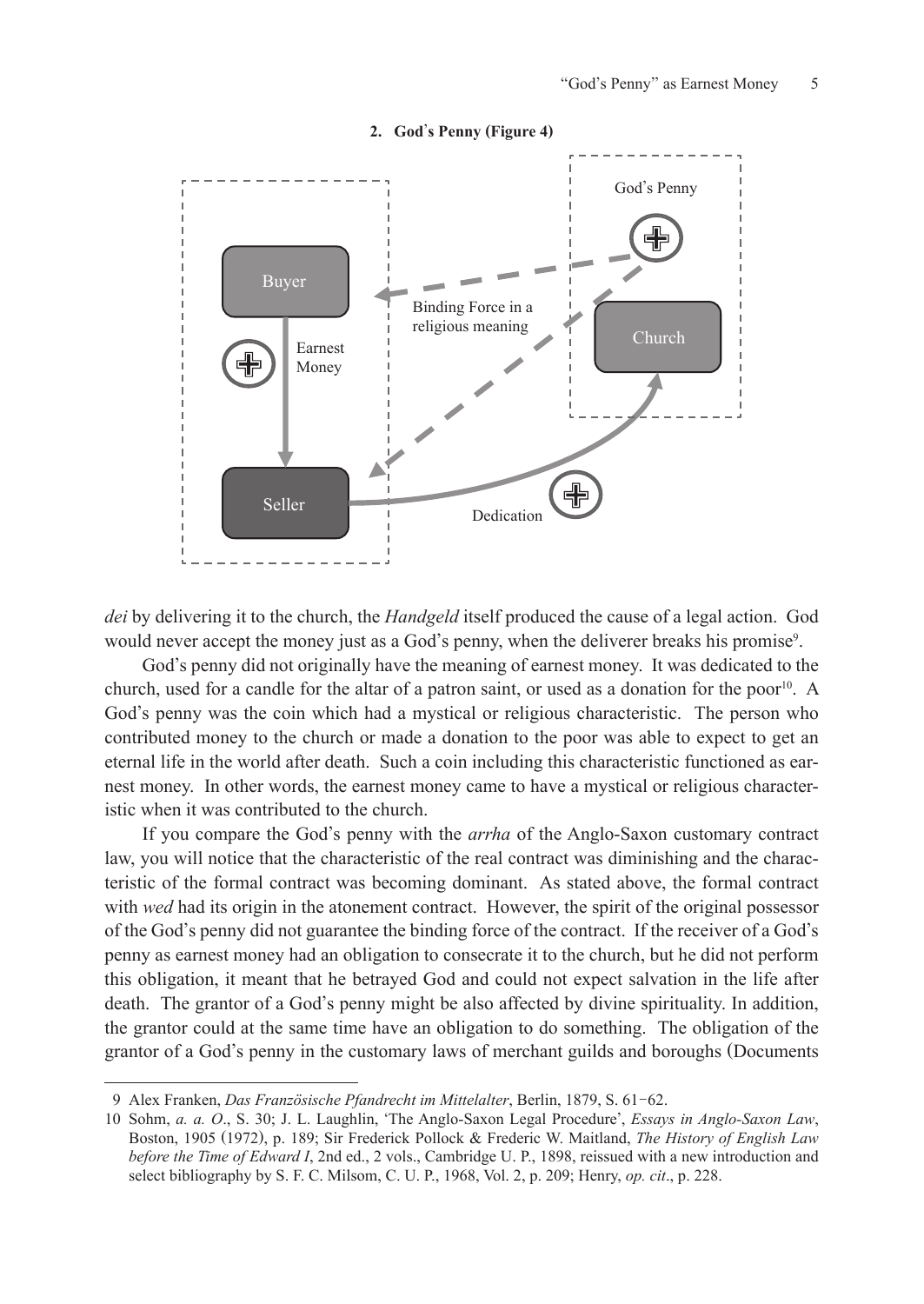5, 6), and in *Carta Mercatoria* in 1303 is understandable in this context. At any rate, a sense of Christian spirituality took the place of a sense of Germanic spirituality in the Anglo-Saxon society when a God's penny as earnest money came into existence. It is important that a sense of the next world or life after death was coming to play a role in transactions between sellers and buyers. In other words, God mediated between sellers and buyers.

A God's penny worked effectively as long as merchants had the Christian faith. The religious belief in Christianity was widespread throughout medieval Europe and therefore the God's penny as earnest money played an important part in foreign trade.

On the other hand, customs related to Germanic spirituality were more localized. In order for the *wed* to have the mystical effect of binding someone to keep his promise in an atonement contract in the Anglo-Saxon society, members of different clans had to hold common feelings to accept the spirituality. Use of certain words, an expression by a certain gesture, and delivery of a certain symbol spiritually caused the parties to perform the promise. These behaviours effectively worked in the community where people believed the same mystical faith.

People had the same mystical sense in their communities in Anglo-Saxon society, so mystical acts were accepted there. On the other hand, foreign merchants came and went from many districts of Europe in the time when the God's penny spread. It was hard for foreign merchants to get used to the Anglo-Saxon mystical behaviours. The guarantee of the transaction security was missing between the communities that did not have common rituals. The appearance of a God's penny in the sales contract was very important in those days. As Christianity spread almost all over Europe, a God's penny became the effective means to require the parties to abide by the contract on the basis of Christian spirituality. Although the Anglo-Saxon mystical idea fell into disuse, the idea that spirituality resided in the thing continued to exist. The master of the personality just changed from a human to God. In this way, a God's penny with holy character had a binding force of contract as long as merchants had faith in Christianity.

We have some important documents in the rolls of the St. Ives fair court. The documents say that a buyer gives four pence (Document 3), five shillings (Document 4) or a chattel mortgage (Document 2) as an additional payment besides giving a God's penny. This suggests that the God's penny was not working well as a means to strengthen the binding force of contracts. According to the customary law of merchant guilds, the buyer who concluded a contract by giving a God's penny should be regular in his payment (Document 5). We understand from this customary law that there were some buyers who did not pay the price, and consequently they needed such a rule to secure the business.

According to the customary law of the borough of Waterford, the buyer who concluded and cancelled the contract secured beforehand by giving a God's penny should pay ten shillings in compensation (Document 6). The decrease of the effect of a God's penny had an influence on national law. Edward I, the King of England, promulgated *Carta Mercatoria* in 1303. The law granted foreign merchants a privilege to trade in all the towns in England by imposing a customs duty. Law merchant (*lex mercatoria*), namely merchants' law, came to be considered as a part of the laws of the realm for the first time. The rule concerning sales contracts in the *Carta Mercatoria* tells us as follows:

'Furthermore, that every contract entered into by those merchants with any persons whatsoever, whatever they come from, touching any sort of merchandise shall be firm and stable, so that neither of the merchants can withdraw from or go back on that contract after God's penny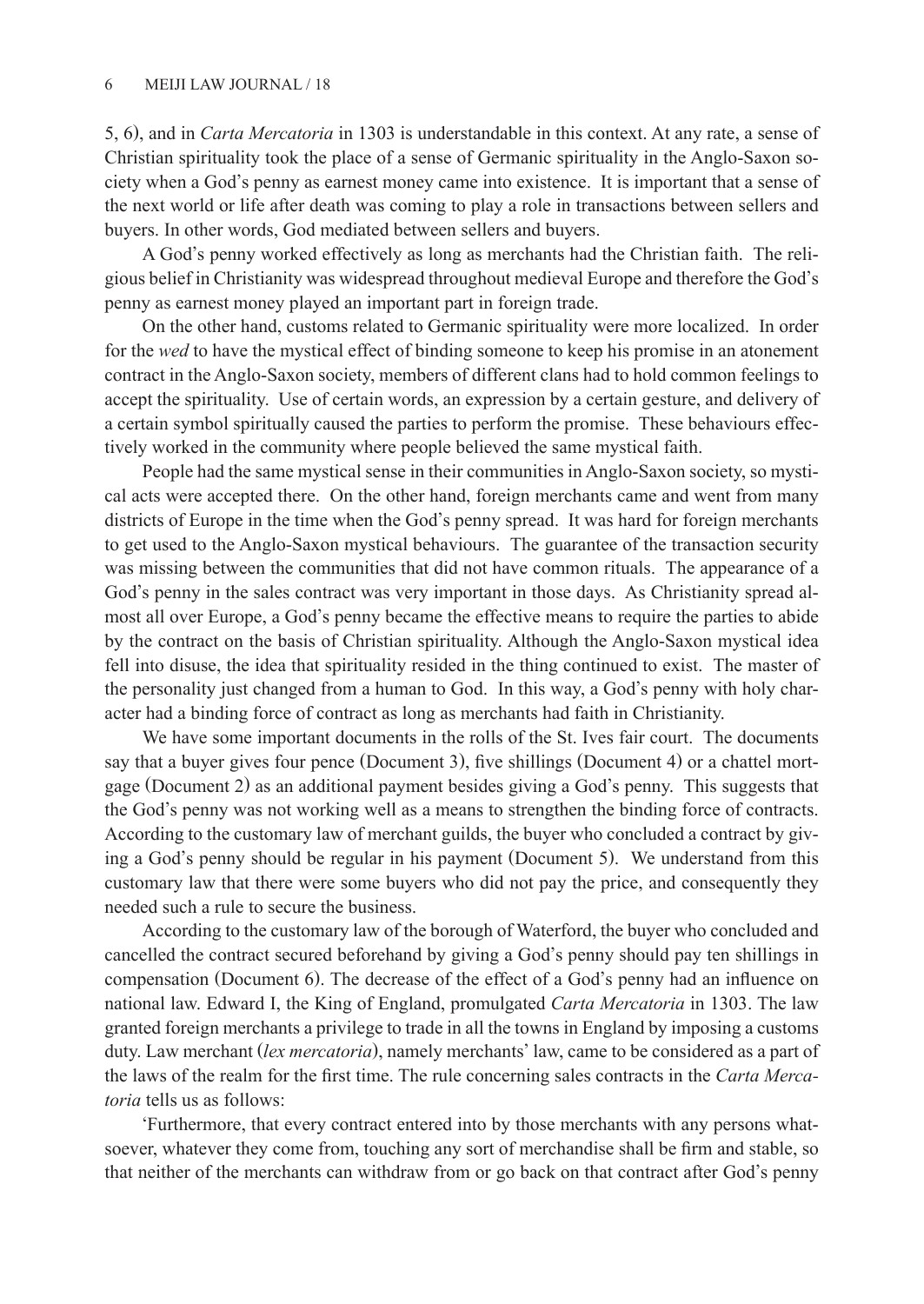has been given and received between the principal contracting persons. And if perchance dispute arises over such a contract, let proof of or enquiry into the matter be made in accordance with the usages and customs of the fairs and towns where the said contract happens to have been made and entered into.' 11

It is provided here that neither can withdraw from the contract when a buyer gives a God's penny to a seller, and that the dispute on the contract should be settled by the customs of the fairs and towns. In this context merchants had to be well aware of those customs.

The binding force of the contract with a God's penny was now secured by the law of the realm<sup>12</sup>. This means that God's penny itself was losing its effect. It is possible that the spirituality of Christianity had not the power to influence the merchants in those days. As William Langland wrote in his "*The Vision of Piers the Plowman*" in the second half of the fourteenth century, mammonism was spreading among people including clergymen. The expression of a God's penny as earnest money also appeared in the customary laws of the boroughs in the fifteenth and seventeenth centuries (Documents 7, 8). When the God's penny given by a buyer was in fact dedicated to a church in  $1506<sup>13</sup>$ , it was still possible to play its original role in the sixteenth century. And yet the legal situation was probably changing as business increased and gradually the God's penny disappeared.

## **4. Conclusion**

When earnest money is given and received, it is usually taken to have effect of a cancellation deposit in Japanese civil law. As stated above a cancellation deposit is money or a valuable thing which is given and received between both parties to reserve the right of cancellation. The earnest money is quite effective in transactions. However, we have to take into account the historical facts above-mentioned if we wish to ascertain the fundamental nature of earnest money.

In conclusion, earnest money was originally given and received to secure the legal binding force of the original contract, and God's penny in late medieval Europe was the legal system made for this purpose. There is no doubt that a religious mentality played an important role in the legal system of God's penny.

## **Documentary Appendix**

### **[Document 1] Fair of St. Ives, 1275.**

John Goldsmith of Bury complains of Odo of Thorpe and William of Thorpe, for that whereas the said John came on Ash Wednesday last and bought of the said Odo and William through one Simon Blake their attorney and chapman in the said business eleven score sheep skins at the price of 8d. [d. = a penny or pence] per skin, in respect of which skins he had given

<sup>11</sup> Harry Rothwell (ed.), *English Historical Documents*, Vol. 3, London, 1975, pp. 515- 516.

<sup>12</sup> At first the rule of God's penny applied only to the foreign merchants, and later it was introduced into the common law to apply to domestic merchants as well. Pollock & Maitland, *op. cit*., Vol. 2, p. 209.

<sup>13</sup> Mary Bateson (ed.), *Borough Customs*, Vol. 1, London, 1904 (Publication of Selden Society, Vol.18), p. 218, n. 5.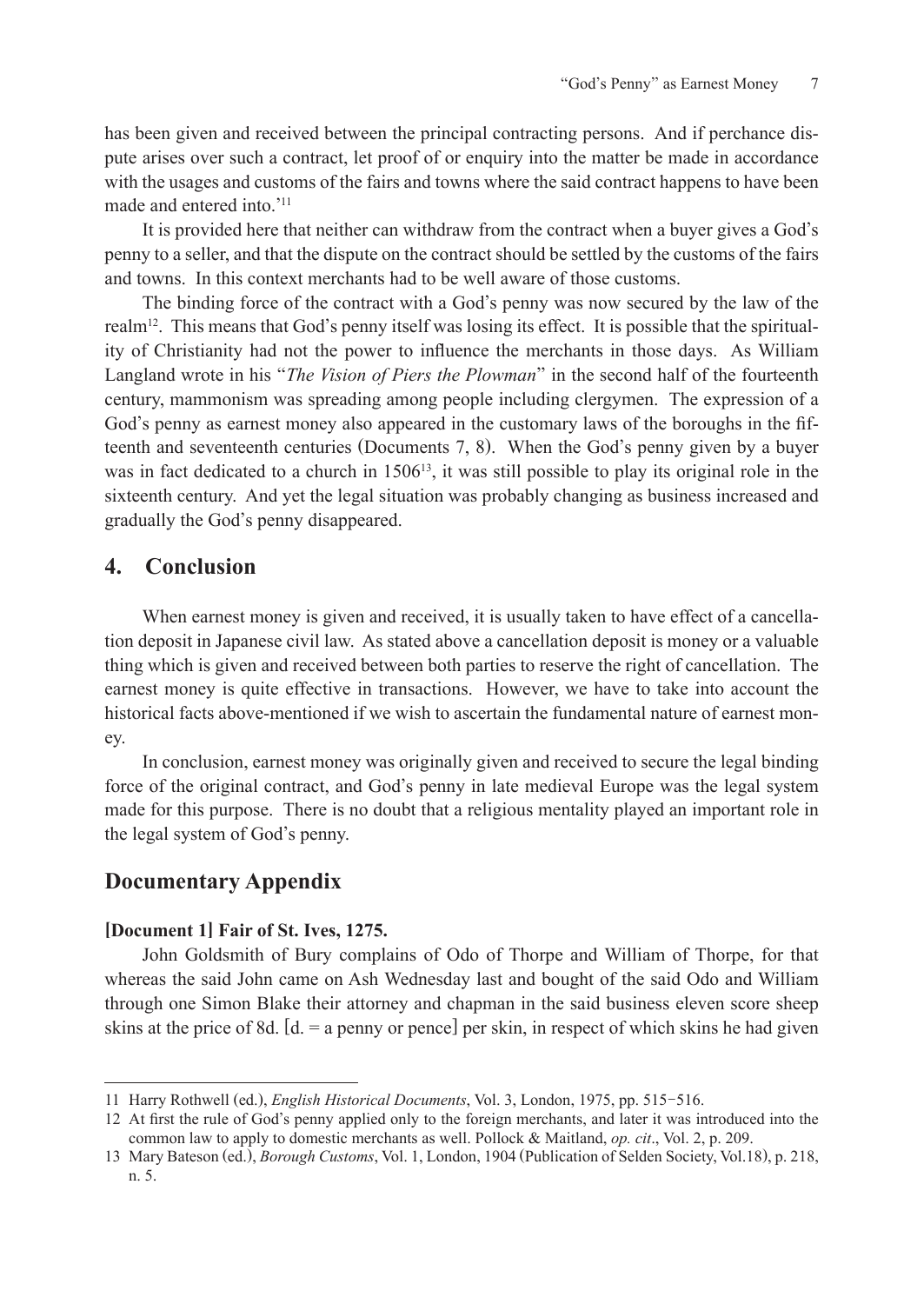them a God's penny (*argentum dei*) by way of earnest in hand paid, ....... 14

#### **[Document 2] Fair of St. Ives, 23 May 1291.**

Hugh of Carlisle complains of William of Halling, for that whereas he [Hugh] bought from him a pair of tongs for 12s. [s. = shilling (s)] in the vill of St. Ives on Monday last, giving him for the same a God's penny and a drink, of which 12s. he was to pay him a half at the fair of Boston on the feast of St. James in the nineteenth year of he reign of King Edward and the other half at the next fair of Winchester, and he was to give him security therefore, the said William unjustly detains the said tongs contrary to their covenant; and thereof he [Hugh] produces suit<sup>15</sup>.

### **[Document 3] Fair of St. Ives, 6 May 1295.**

Walter Chamberlain of London complains of john, prior of Swavesey, for that he unjustly detains from him and does not pay him 5s. of silver, and unjustly because whereas on Wednesday before the feast of Sr. George the Martyr in the nineteenth year of the reign of King Edward a certain Geoffrey, prior of Swavesey, his, John's, predecessor, bought from him, Walter, in the fair of St. Ives two pieces of frieze-cloth for 5s. 4d., toward which he [Geoffrey] gave him a God's penny and 4d. as earnest money, and whereas he ought to have paid the remaining money to the said Walter on the following Ascension day, he paid him nothing, to his damage  $20s$ . etc<sup>16</sup>.

### **[Document 4] Fair of St. Ives, 17 May 1317.**

John of Haddenham was attached to answer John Treasurer in a plea of debt. And whereof he complains that whereas on Tuesday after the feast of St. Margaret the Virgin in the eighth year of the reign of the present king the said John bought from the said John of Haddenham sixteen stone of wool for 77s. 4d. at the fair of Stourbridge, and to confirm the said contract gave him a penny as a God's penny and 5s. as earnest money (*unum denarium in argentum dei et quinque solidos in arram*), and he [John of Haddenham] was to render and deliver this wool to him at the house of the said John [of Haddenham] in the vill of Haddenham on the following Sunday; yet on that day he did not care to deliver any wool to him, but has detained it and still detains it, wherefore he says that he is injured and has damage to the value of 40s.; and thereof he produces suit<sup>17</sup>.

#### **[Document 5]** *Statuta gilde (apud Berwicum)***, 1249.**

*Constitutio de arris datis mercatori.* If any one buy herring or other aforesaid goods and should give a God's penny or other silver in earnest, he shall pay the merchant from whom he bought the said goods according to the bargain made, without breach of contract or breach of the earnest<sup>18</sup>.

<sup>14</sup> Frederic W. Maitland (ed.), *Select Pleas in Manorial and Other Seignorial courts*, Vol. 1, London, 1889 Frederic W. Matuand (ed.), *Select Freds in Manoria*<br>(Publication of Selden Society, Vol. 2.), pp. 151-152.

<sup>15</sup> Charles Gross (ed.), *Select Cases concerning the Law Merchant*, Vol. 1, London, 1908 (Publication of Selden Society, Vol. 23), p. 47.

<sup>16</sup> Gross (ed.), *Select Cases concerning the Law Merchant* (*op. cit.*), pp. 68- 69.

<sup>17</sup> Gross (ed.), *Select Cases concerning the Law Merchant* (*op. cit.*), p. 103.

<sup>18</sup> Bateson (ed.), *Borough Customs* (*op. cit.*), p. 217.